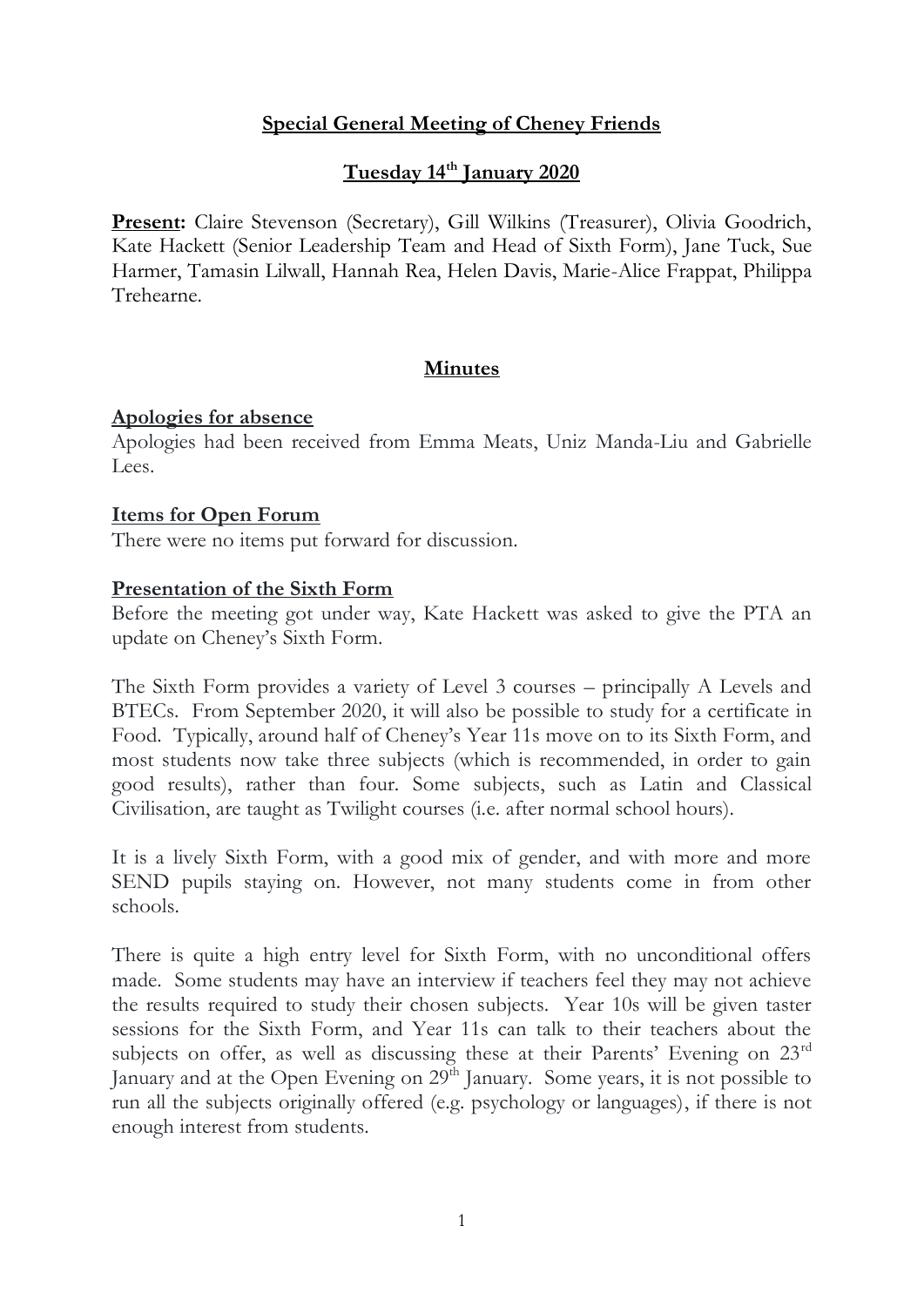Cheney Sixth Form students can benefit from a good extended curriculum, with visiting speakers, such as politicians, the chance to take the Duke of Edinburgh Gold Award, and authorisation to use the library and other facilities at Oxford Brookes University. Around 25 students per year take part in "Brookes Engage", which is a programme offering extra help and support to some Sixth Formers.

The school is keen to grow the Sixth Formers' participation in the lower school, and for them to mentor other students to assist with their learning. They are also expected to do three hours of volunteering around the school per fortnight, which can involve helping in lessons or the library, or carrying out other duties. There are no PE lessons in Years 12 and 13, but the Sixth Form does have football and basketball teams. The deadline for applying to Cheney's Sixth Form is 9<sup>th</sup> **February 2020**.

Cheney Friends has been asked to help with the catering at the Sixth Form Open Evening on 29<sup>th</sup> January. The Open Evening will be comprised of a presentation in the Assembly Hall, followed by subject talks in different rooms of the Lane Building. Cheney Friends will provide teas and coffees in Pam's Diner (in the Sixth Form area), alongside some of the Sixth Form students who will be selling cakes and biscuits in aid of Cystic Fibrosis. It was agreed that Cheney Friends would provide the hot drinks free of charge, and ask for a donation to be made towards the Cystic Fibrosis charity. Claire, Helen and Olivia are available to help on the evening, and anyone wishing to bake cakes or biscuits for the charity stall would be very welcome to do so.

### **Appointment of the Officers and Committee Members of Cheney Friends**

There was a brief discussion about the positions available, and Claire informed the meeting that Uniz Manda-Liu and Ben Pinches now wish to step down from the committee, due to other commitments.

The Officers and Committee Members were nominated (and seconded) as follows:-

- Gill Wilkins will remain as **Treasurer** for the current year.

- Claire Stevenson is now **Chair** of the PTA (vacating the position of Secretary).

- There is no **Secretary** at the moment, but Claire will continue to convene the meetings, book the meeting room and circulate emails to Cheney Friends and school staff members. It was agreed that a different person could take the minutes at each meeting. Kate Hackett suggested that the school provide CF with a visitor's code for wifi access, should a laptop be needed during the meetings.

- The **Committee Members** are now: Gill, Claire, Olivia Goodrich, Hannah Rea, Jane Tuck, Tamasin Lilwall, Lisa Crook, Marie-Alice Frappat, Helen Davis, Louise Marsh (member of the Senior Leadership Team and the PTA's School Link), plus a Parent Governor (to be determined). There are two new Parent Governors, and Claire will contact these to invite them to join the Committee. It was suggested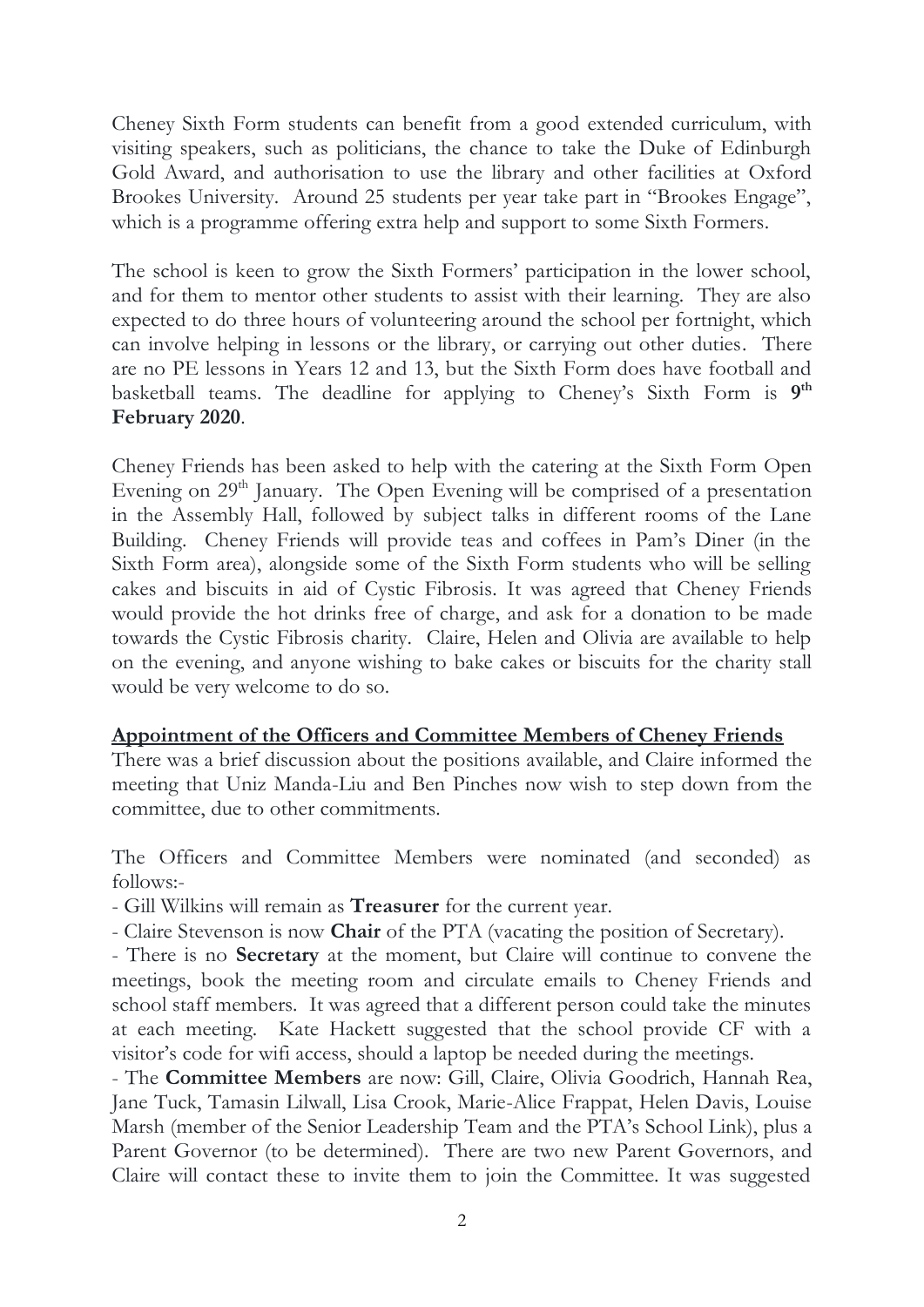that Jen Henderson (Cheney Communications and Environmental Impact Team) also be invited to join, as a staff member. Any other parents wishing to be closely involved with the work of Cheney Friends could be co-opted to the Committee.

### **Approval of the minutes from the AGM in November 2018**

As the minutes from AGMs are only approved at the following AGM, it was too soon to approve the minutes from November 2019. However, the minutes from the AGM held in November 2018 were approved.

## **Finance and fundraising, including approval of the Finance Summary and Accounts for 2018-19**

# **Finance**

Gill circulated the Final Accounts and Finance Summary for the 2018-19 school year. These showed that the overall money available was down on the previous year, which was explained by a large grant from the Doris Field Foundation coming in to CF's account in 2017-18 and going out in 2018-19. The accounts had been audited by Adrian White, who is happy to remain as CF's Auditor for the current year. The accounts for 2018-19 were approved, and everyone was in favour of Adrian White continuing as Auditor.

Gill presented the current financial situation (as of  $14<sup>th</sup>$  January 2020), as follows:-

- Just over  $f100$  has been raised from the sale of secondhand uniform since the start of the school year.

- £429 was taken from refreshment sales at the Christmas Show.

- Sue Harmer has been very successful in obtaining grants from various fundgiving bodies. The Music and Drama Departments launched an appeal in 2019 to raise  $\dot{f}$ ,9,000 for the Performing Arts, and Sue has obtained grants totalling  $\dot{f}$ ,5,450 so far. Sue was congratulated on these fundraising successes.

The Music and Drama Departments add value to the school, and Cheney Friends supports them by donating the money from refreshment sales at their shows to the department in question. However, Gill suggested that some of the funds raised by selling refreshments could be put towards the purchase of items to help CF with these sales, such as flasks, urns, PVC tablecloths, mugs, cups, etc. Some, or all, of the £429 from the Christmas Show could be put towards these purchases. Everyone present agreed to this.

It was also felt that Cheney Friends should publicise itself more during events such as refreshment and uniform sales. Using the tablecloth-style banner would be a good start – except that this has been mislaid! It might not cost too much to have a vertical banner on a stand made (which could be folded away when not in use) – and this could be looked into. In the meantime, we can distribute the Cheney Friends flyers at each event we run.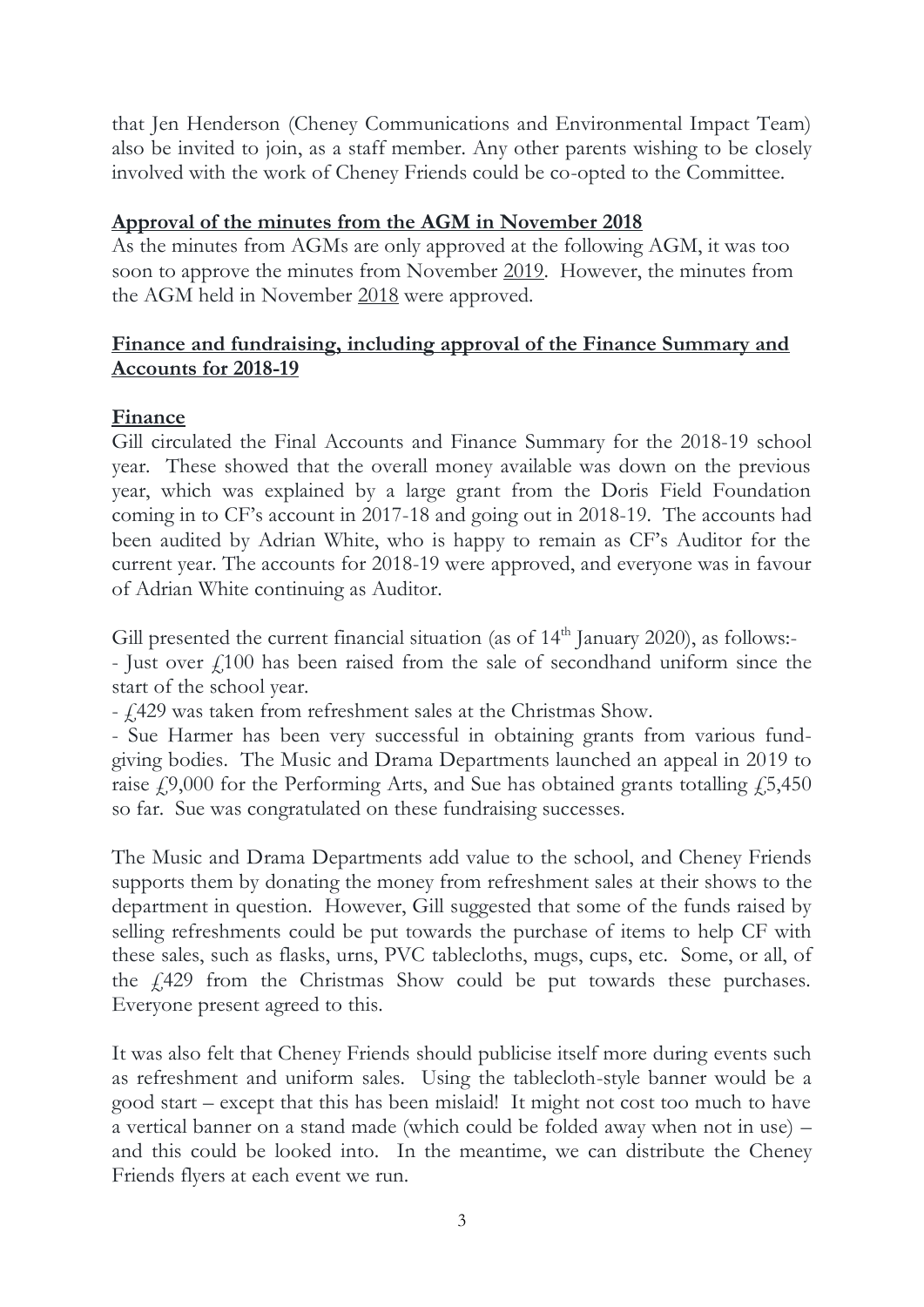Kate Hackett also mentioned that the Sixth Form area and kitchen can be used for certain events, if needed.

### **Fundraising**

Cheney Friends has recently been asked to help fundraise for subscriptions to A Level Reviews for the library, and for a fridge for the DT Department. CF will also continue to raise funds for projects put forward by the school's Environmental Impact Team, e.g. water fountains, the improvement of outdoor spaces.

Thanks to Hannah Rea, Cheney Friends is back on the waiting list for Waitrose's Green Token scheme at the Headington store, and we could aim to raise money for the fridge needed by DT through this.

Regarding the reviews for the library, it was suggested that good quality magazines for younger students could also be provided, such as Aquila, The Week and BBC History. The Book Canon books, which would be read and discussed by a number of students, could be purchased too, if needed. Claire to contact Jill Fenton (the school's librarian) about this.

A Fundraising Sub-Committee was set up, composed of Claire, Hannah, Tamasin, Olivia, Jane and Sue. An up-to-date wish list was needed from the different school departments. As Sue has been successful in obtaining donations from Oxford Colleges with charitable community funds, it was suggested that we contact other Colleges and Oxford Brookes University as well.

### **Discussion of a possible amendment to the Constitution (to cover the possibility of receiving funds for other schools within the CSAT)**

Cheney Communications had forwarded a request to Cheney Friends (via Claire and Gill) just before Christmas, asking if CF could receive funding for Bayards Hill School into its bank account, as part of an application for funds to improve the primary school's library. The funding on offer could apparently only be made to organisations with an annual income of less than  $f<sub>1</sub>$  million (which is not Bayards Hill's case). Claire and Gill could not give a positive reply to this request – which required a quick response – as it needed to be properly discussed with other PTA members at a meeting.

Cheney Friends' Constitution does not currently mention other schools within the CSAT. Article 2 of the Constitution states the aim of Cheney Friends as follows: *"The objects of the Association shall be to advance the education of the students of the school by providing and assisting in the provision of facilities for the education at the school (not normally provided by the Local Education Authority)".*